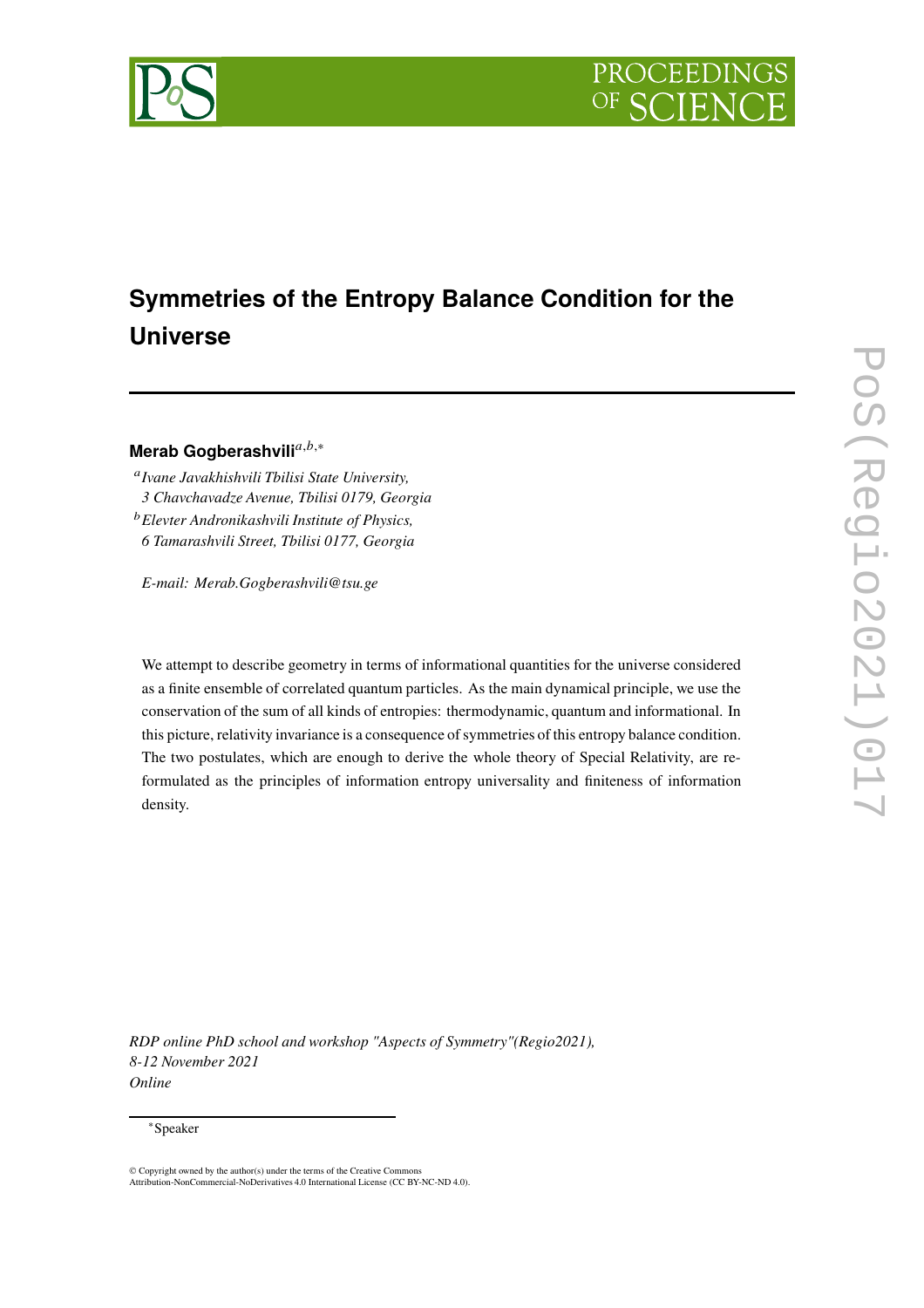Conventional belief is that the laws of physics are fundamental and can be used as the framework for understanding information processing about the universe. There also exists the opposite view that the laws of physics are just applications of the rules for processing information. The idea that nature is built by information serves as a basis for so-called emergent theories  $[1-7]$ . In this approach, even space-time is not an a priori objective reality, but construction of an observer and can be explained in terms of thermodynamic-statistical notions [\[8](#page-7-2)[–10](#page-7-3)].

The key ingredient in the statistical description of nature is entropy, which captures uncertainties of all kinds and thus allows us to model different aspects of a physical system using a universal mathematical framework. Entropy is a powerful tool in general relativity, thermodynamics, information theories, quantum physics, etc. (see the recent review [\[11\]](#page-7-4)). The concept of entropy is far from being well understood and a more general definition than that introduced by Boltzmann, Shannon, or von Neumann, could exist [\[12](#page-7-5)]. In general, entropy of a physical system contains distinct constituents and there are deep reasons to expect relations between them adopting the principle of total entropy conservation [\[13](#page-7-6)].

In this paper, we want to model the main features of standard Special Relativity using the informational probabilistic approach [\[14](#page-7-7)[–20](#page-8-0)]. Conceptually, it is hard to imagine spacetime as being emerged from some informational pre-geometric variables; we need to generalize the concepts of particles and locality. The model is based on the fact that locality, one of the assumed properties of classical reality, is incompatible with observation; we already know that quantum theory is nonlocal. In our scenario, the universe is considered as a finite ensemble of non-locally correlated quantum particles, where the kinematics of space-time emerges from the properties of the ensemble. Of course, this is an approximate view, fundamental objects are fields and not particles, we can describe fields using the concept of excitation quanta only in the perturbative regime.

When one studies the structure of a physical system and its connections with the universe, uncertainty and thus the entropy of the system should decrease. In the limiting case, when all interactions of the system are considered, uncertainties will disappear and the total entropy should be zero. So, in our opinion, the total entropy of a finite universe model is not only constant, but can be assumed to be zero, since there should be absent observers outside the universe and prior to the big bang as well. In any measurement process the three systems: an object, memory (or apparatus) and the observer are involved. Then, the zero total entropy of the universe can be symbolically written as the sum of information (*I*), thermodynamic (*S*) and quantum (*H*) components [\[13](#page-7-6)[–15](#page-7-8)]:

<span id="page-1-0"></span>
$$
S_{\text{tot}} = I + S + \mathcal{H} = 0 \,, \tag{1}
$$

which can be understood as the conservation law for all kinds of information in the universe. Evolution of a thermodynamically isolated physical system  $(S = const)$  can be described by transitions into each other of information and entanglement entropies, which are observer dependent. To fulfill the condition [\(1\)](#page-1-0) and at the same time obey the second law of thermodynamics, it seems that in standard definitions of entropies we need to include negative components as well [\[21](#page-8-1)[–23](#page-8-2)].

The expression [\(1\)](#page-1-0) seems to be contradictory, since the information and entanglement entropies usually are assumed to be dimensionless. However, the standard definition of thermodynamic entropy, S, contains Boltzmann's constant  $k_B$  and is considered to be a dimensional quantity. We note that in basic physical laws  $k_B$  always appears together with the absolute temperature,  $T$ , and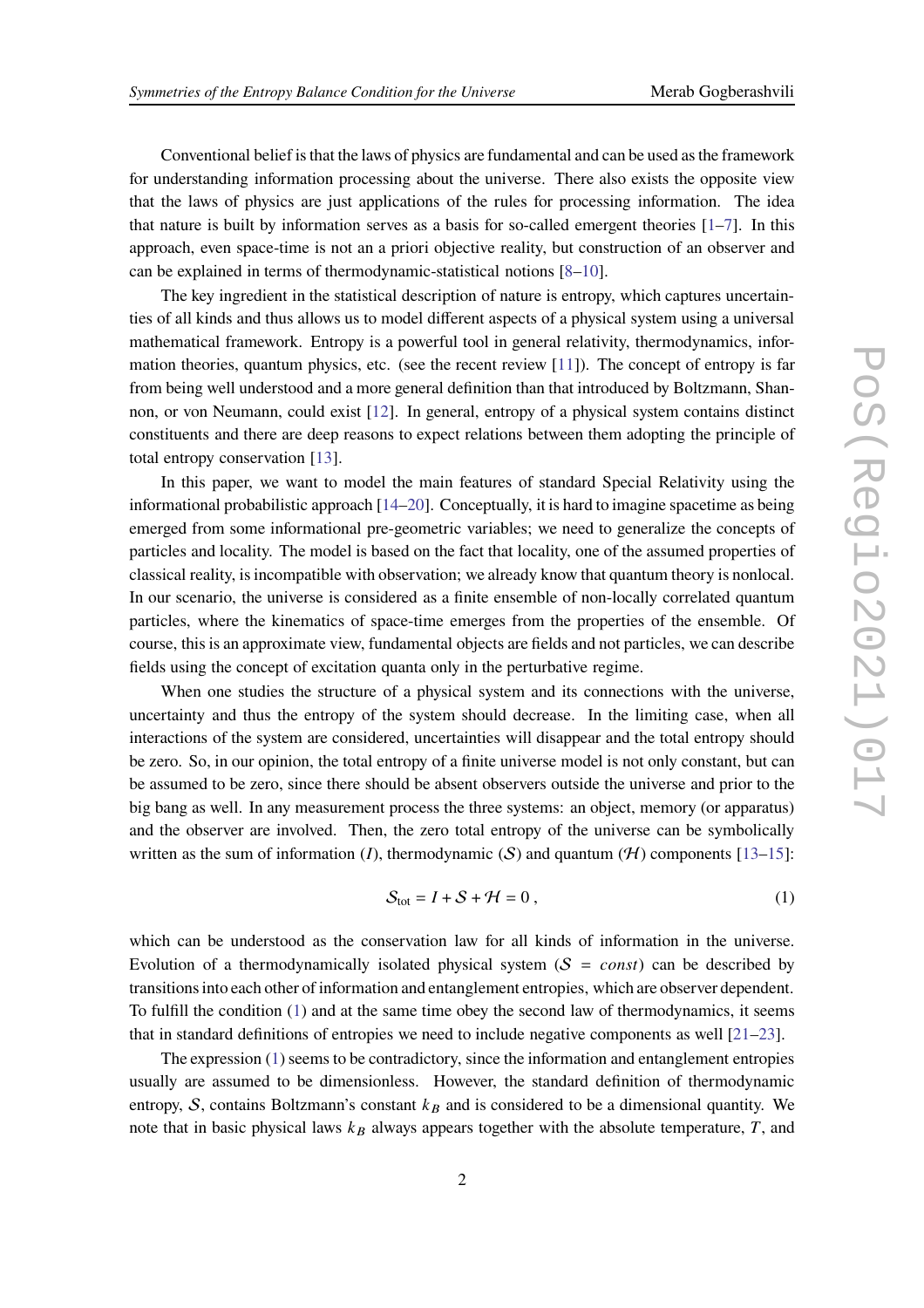may be considered as its measure in kelvins [\[24](#page-8-3)[–26](#page-8-4)]. So, it is natural to relate  $k_B$  to T and consider  $S$  in [\(1\)](#page-1-0) as the Shannon type dimensionless information entropy.

According to Landauer's and Brillouin's principles, the abstract notions of information and entropy can be associated with some physical parameters, like energy or mass [\[27](#page-8-5), [28\]](#page-8-6). However, there are no unique standards of energy and mass, which appear additive as electric charge. These quantities also have no polarity and usually are taken to be positive. In [\[14\]](#page-7-7) we had suggested that the convenient physical parameter to measure information (or entropy) is the action  $S$ , which like standard entropies usually is considered to be additive and have unique discrete value,  $\hbar$ .

In the world ensemble picture, the universe can be in a superposition of a finite number of different configurations. Not only there are configurations which occur more often than other ones, but there are no two configurations with the same weight. The observation of a configuration  $k$ , changes it and we can assign an ordering (time) in a natural way,

<span id="page-2-1"></span>
$$
k \sim t \tag{2}
$$

because any  $k'$ -configuration contains  $k$ -configuration if  $k' > k$ . In this picture, the relation of thermodynamic entropy with information entropies [\(1\)](#page-1-0) is the origin of subjective times. So, thermodynamic entropy is related to the time of the event and can serve as the measure of the observer's information, i.e. the entropic arrow of time seems to be an emergent property associated with the transfer of information. By relating of the thermodynamic entropy with action,

<span id="page-2-0"></span>
$$
S \sim \frac{S}{\hbar} \,, \tag{3}
$$

we can develop a concept of energy to account for the amount of change in a system that we observe in time. Any measurement, even a thought experiment, is accompanied by the transfer of at least one quant of the action  $\hbar$  and leads to the growth of thermodynamic entropy. Maximal probability has the configuration with highest thermodynamic entropy (i.e. minimal information entropy  $I$ , as follows from [\(1\)](#page-1-0)) corresponding to zero interactions, or equilibrium.

If we accept the thesis that action and information are related [\(3\)](#page-2-0), the maximal entropy (minimal information) principle [\[29](#page-8-7)[–31](#page-9-0)] will become equivalent to the familiar minimal action principle. However, the principle of least information is more general, especially for quantum descriptions, since in physical equations one can introduce the information terms (consciousness could also have quantum origins [\[32\]](#page-9-1)) that correspond to measurement processes and to observers.

The condition of entropy neutrality [\(1\)](#page-1-0) suggests information quantization [\[33\]](#page-9-2), such as the discreteness of the charge might be thought as the consequence of Gauss' law for the electrically neutral universe – charge inside of even infinitesimally small volume should be canceled by outside charges. Analogously, there should exist a unit of elementary information – bit. For a system whose entanglement entropy vanishes, the simplified relation [\(1\)](#page-1-0) obtains the form:

<span id="page-2-2"></span>
$$
I\left(1+\frac{S}{I}\right) = 0\tag{4}
$$

The existence of the unit of information suggests that in the process of obtaining information, the related action exhibits discrete features in ℏ-s, i.e. upon measurements matter behaves as particles.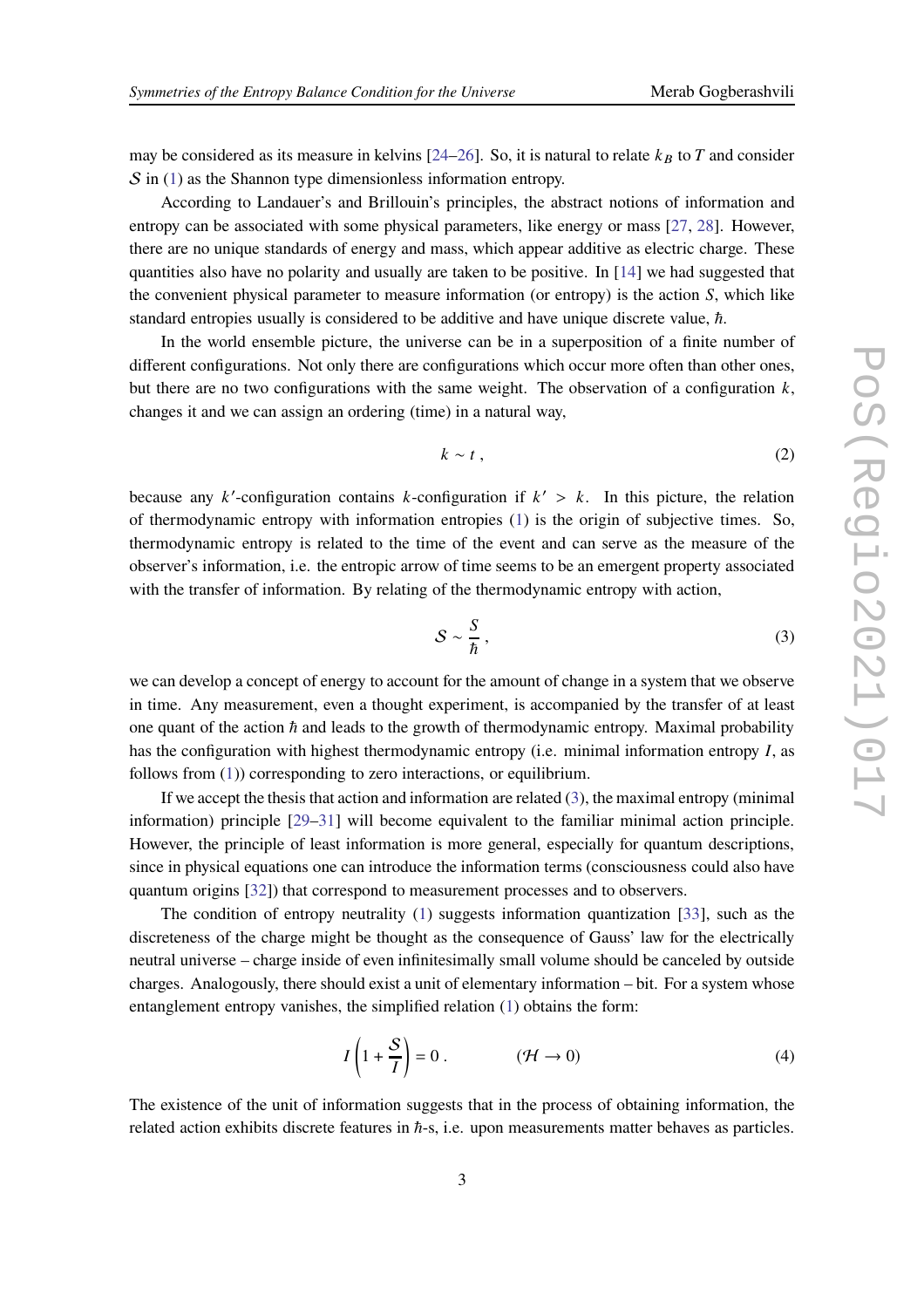So, a bit of information is always associated with a particle and is accompanied by the transfer of elementary action.

From the introduction of the concept of time [\(2\)](#page-2-1) for a finite world ensemble follows that there should be a limit to how fast information can move through the universe. Consider a physical system in the volume  $V$  that stores some information and the entropy  $S$ . If we neglect entropy supplied by internal sources, the time derivative of the entropy that is contained within this volume should be equal to the flux of the thermal entropy of matter  $S_m$  through the boundary A [\[34](#page-9-3)[–36](#page-9-4)],

<span id="page-3-0"></span>
$$
\frac{dS}{dt} = S_m v \frac{A}{V} \,. \tag{5}
$$

In this equation it appears the quantity with the dimension of velocity  $\nu$  (information speed), which controls the rate of information growth in thermalizing states. From [\(5\)](#page-3-0) follows that, in a simple model, the entropy of the system, initially contained within the volume  $V$  and entangled with outside matter, grows linearly in time (entanglement tsunami) [\[37](#page-9-5)],

<span id="page-3-3"></span>
$$
S = S_m vt \frac{A}{V} . \t\t(6)
$$

To estimate the information speed  $\nu$  for the entire universe let us write the equation [\(5\)](#page-3-0) for the Hubble sphere  $R_H = c/H$ . Using the black hole type entropy for the Hubble horizon [\[38](#page-9-6)],

<span id="page-3-1"></span>
$$
S_H = \frac{A_H c^3}{4G\hbar} = \frac{\pi c^5}{G\hbar H^2} \,,\tag{7}
$$

and the Gibbs–Duhem relation,  $\rho + p/c^2 = k_B T_H S_m/V_H$ , where  $\rho$  stand for matter density, p represents pressure density and  $T_H = \hbar H/2\pi k_B c^2$  denotes the de Sitter temperature associated to the horizon [\[39](#page-9-7)], the relation [\(5\)](#page-3-0) leads to the standard acceleration cosmological equation [\[14](#page-7-7), [15](#page-7-8)], but only if

<span id="page-3-2"></span>
$$
v = c \tag{8}
$$

So, in thermodynamic formalism, the speed of light  $c$  can be understood as the world ensemble parameter that corresponds to the information velocity. This information speed measures the response time of the world ensemble on the transfer of one bit of information, i.e. exchange of one particle.

In an information probabilistic approach space is not an a priori objective reality and the metric represents the potential knowledge (or ignorance) of an observer. Geometry does not exist without matter, in practice we measure quantum particles whose actual locations have no meaning. An observer associates to each particle the entropy  $S(x^i)$  and the probability distribution,  $p(x^i) \sim e^{-S(x^i)}$ , labelled by some set of informational coordinates  $x^i$ . To find the dimension of the information space, or the number of independent coordinates  $x^i$ , consider the simplified model of the world ensemble consisting of  $N$  identical particles (generalization for many spices is obvious). The total action of the system, which we use in the definition of the total thermodynamic entropy [\(3\)](#page-2-0), contains the factor  $N^3$ , and not the factor ~ N, as in a local model [\[18](#page-8-8)[–20\]](#page-8-0). It is known that the maximal entropy of a random variable with *n* realizations is  $\ln n$ . The maximal entropy of the model universe appears to be  $\sim \ln N^3 = 3 \ln N$ . Then, in local measurements an observer obtains three copies of the entropy,  $\sim \ln N$ , which is used to define information distances. So, in the definition of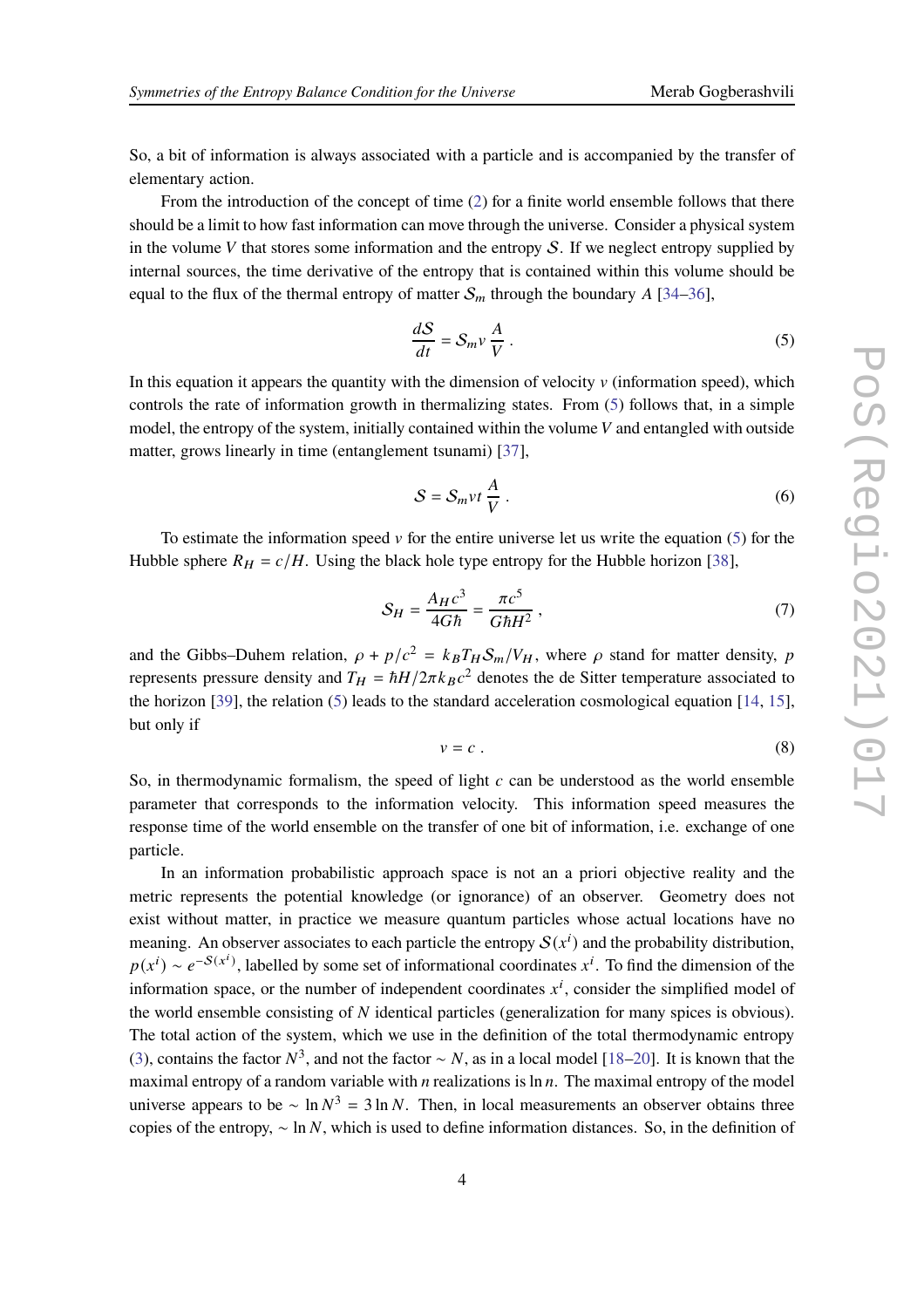a particle distribution function,  $p(x^i)$ , the number of the information coordinates,  $x^i$ , three may be required  $(i = 1, 2, 3)$ .

According to Bekenstein's area-law entropy bound [\(7\)](#page-3-1), the maximal entropy of a region of the size R, independently of its matter content, is  $S \sim R^2$ . Thus, an observer naturally associates S with the notion of a spherical volume of the radius,

$$
R^{2} = g_{ij}x^{i}x^{j} \sim S(x^{i}), \qquad (i, j = 1, 2, 3)
$$
 (9)

in the center of which the probability distribution  $p(x^i)$  attains the maximum. In continuous measurements it is difficult to distinguish quantum particles, the information distance between two neighboring probability distributions,  $p(x^{i})$  and  $p(x^{i} + dx^{i})$ , is given by the variance [\[8](#page-7-2)[–10](#page-7-3)],

<span id="page-4-0"></span>
$$
dl^2 = g_{ij} dx^i dx^j . \qquad (i, j = 1, 2, 3)
$$
 (10)

Consider the entropy  $S(x^i, x^i)$  of one distribution  $p(x^i)$  relative to another distribution  $p(x^i)$ , which attains an absolute maximum at  $x^i = x^{i}$ . In terms of  $\mathcal{S}(x^i, x^{i})$  the information metric  $g_{ij}$  in [\(10\)](#page-4-0) can be defined as

$$
g_{nm} = -\frac{\partial S(x^i, x'^i)}{\partial x^m \partial x'^m}, \qquad (i, n, m = 1, 2, 3)
$$
 (11)

so that  $S(x^{i} + dx^{i}, x^{i}) = -dt^{2}/2$  [\[8](#page-7-2)[–10](#page-7-3)]. A small value of dl means that particles at the points  $x^{i}$ and  $x^{i} + dx^{i}$  are difficult to distinguish. We can also invert the logic and assert that the two points  $x^{i}$  and  $x^{i} + dx^{i}$  must be very close together because they are difficult to distinguish.

The metric [\(10\)](#page-4-0) is known as the Fisher-Rao metric, or the information metric, which can be used to calculate the informational difference between measurements. The informational coordinates  $x^i$  are arbitrary, one can relabel distributions of particles. It is then easy to check that  $g_{ij}$  are the components of a tensor and that the distance  $dl^2$  is an invariant, a scalar under coordinate transformations. It is important that the metric tensor  $g_{ij}$  on the manifold of probability distributions is unique: there is only one metric (up to rescaling) that is invariant under sufficient statistics, i.e. another observer with the same thermodynamic entropy has no additional information [\[8](#page-7-2)[–10](#page-7-3)].

The information distance [\(10\)](#page-4-0) is dimensionless,  $g_{ij}$  measures distinguishability in units of the local uncertainty implied by the distribution  $p(x^i)$ . So, information geometry allows us to describe the conformal geometry of space - the local shapes but not absolute local sizes. The scale of distance turns out to be a property of the models we employ to describe it. One possible choice of gauge would be to choose the unit of length so that the evolving three-dimensional information manifold of distributions generates a four-dimensional space-time. The conditions for such a space-time gauge have been proposed, for example, in the context of Machian relational dynamics [\[40\]](#page-9-8).

The Riemannian space-like metrics of information geometry [\(10\)](#page-4-0) do not reproduce the lightcone structure of space-time; some additional ingredient is needed. According to [\(1\)](#page-1-0), changes in information and entanglement entropies for a thermodynamically isolated physical system (coordinate transformations), leads to deformations in thermodynamic entropy associated with time evolution. This relation of thermodynamic and information entropies is analogous to the relativistic transformations. Quantum theory does not treat space and time on the same footing. Using the dimensional parameter of information speed [\(8\)](#page-3-2), the information space [\(10\)](#page-4-0) can be considered as a three-dimensional spacelike 'surface' embedded in four-dimensional space-time and thus  $c$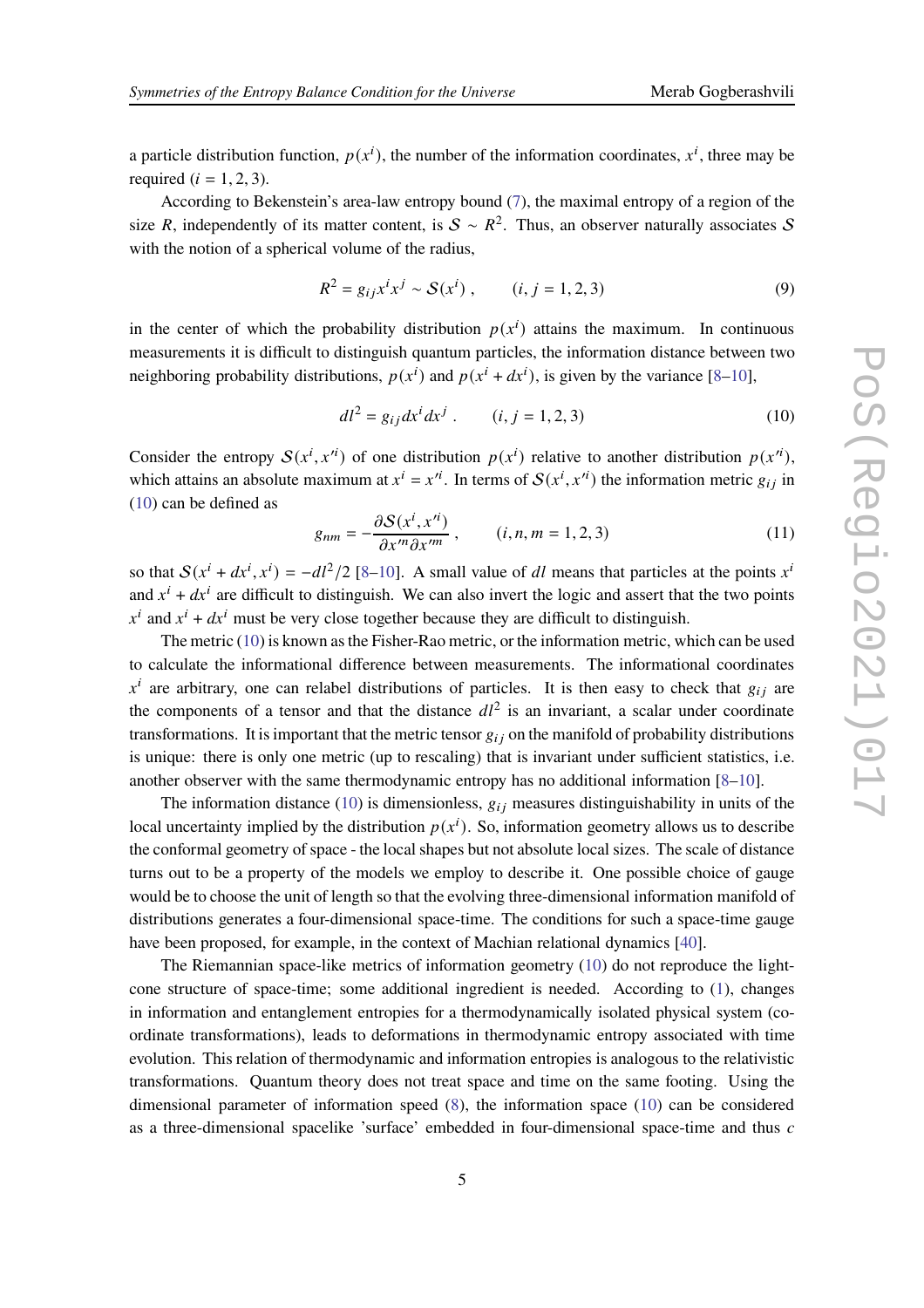introduces the scale for the information distance [\(10\)](#page-4-0). Having decided on a measure of information distance,  $dl$ , we can now also measure angles, areas, volumes and all sorts of other geometrical quantities. The introduction of notions of space-time and the relation of thermodynamic entropy to action integral, moves information theory from abstract mathematics to physics.

Now we are ready to try to translate relativity theory in information terms. In the Special Theory of Relativity the law of inertia has no known origin [\[41](#page-9-9)]. This theory also says nothing about why an inertial system exists, which is required to describe relative motions and inertial observers. In the world ensemble picture, all entangled particles are employed in the definition of the fundamental frame. Also, homogeneity and isotropy of the universe (with a huge number of particles) is obvious for a small system. In spite of the introduction of the preferred cosmological frame, the world ensemble model can imitate basic features of relativity theory, such as the relativity principle, the local Lorentz invariance and the so-called signal locality.

In our model relativity emerges due to the existence of the class of 'inertial' observers with the same informational, but different thermodynamic and entanglement entropies. From the assumption [\(1\)](#page-1-0) it follows that for observers with the constant information entropy about the universe,  $I = const$ , the changes in thermodynamic and entanglement entropies should cancel out,  $dS = -dH$ . So, relativity invariance is a consequence of symmetries of the entropy balance condition [\(1\)](#page-1-0). Indeed, for two observers with zero overall entropies and the same information entropy, the sums of thermodynamic and entanglement entropies are equal. For the case of constant but different thermodynamic and entanglement ingredients we have an 'inertial' observer with the same information speed [\(8\)](#page-3-2) and the same information entropy about the universe. Thus, for any physical system that can be treated as isolated, there exists a special state (inertial frame) for which the rest of the universe looks similar. Thus, the local relativistic invariance is a fictitious symmetry that has been artificially imposed in physical models to account the observer dependence of geometry. This fictitious symmetry disappears for large, cosmological scale systems, i.e. the relativity principle is subjective and local. Entropy approach leads to a new dimension of inertial frames of reference and the transformation between them. It also removes the concepts 'rest frame' and 'moving frame' and emphasizes the importance of observer and observation.

Let us demonstrate subjective properties of the relativity principle using our model universe of  $N$  identical quantum particles in the equilibrium. Consider an elementary fluctuation with action that is written as the product of two quantities,  $S = Et$ , one of which, the energy E, does not vary during transition from equilibrium to excited state and thus can be attributed to the fluctuation itself. The quantity  $E$  is subjective and is minimal from an observer's point of view (in the observer's frame). The quantity  $t$  (time) describes the change of fluctuation (when the model universe bounces back to equilibrium) and can be used as the kinematical parameter describing the evolution of the ensemble. In the linear case [\(6\)](#page-3-3), for a multi-particle fluctuation, an observer can introducing some fictitious energy E' and the same time parameter t,  $Et + S_{\text{extra}} = E't$ . The extra action,  $S_{\text{extra}}$ , alters total thermodynamic entropy of the observer and leads to the variance of the distribution functions of particles of the ensemble in the expression of the emerged distance [\(10\)](#page-4-0). Thus it can be interpreted as describing motions,  $S_{\text{extra}} = p_i x^i$ , and consider the relativity principle in 'space-time'.

Now let us try to re-formulate the Special Relativity axioms in information terms (see also [\[42\]](#page-9-10)). Consider the following two axioms: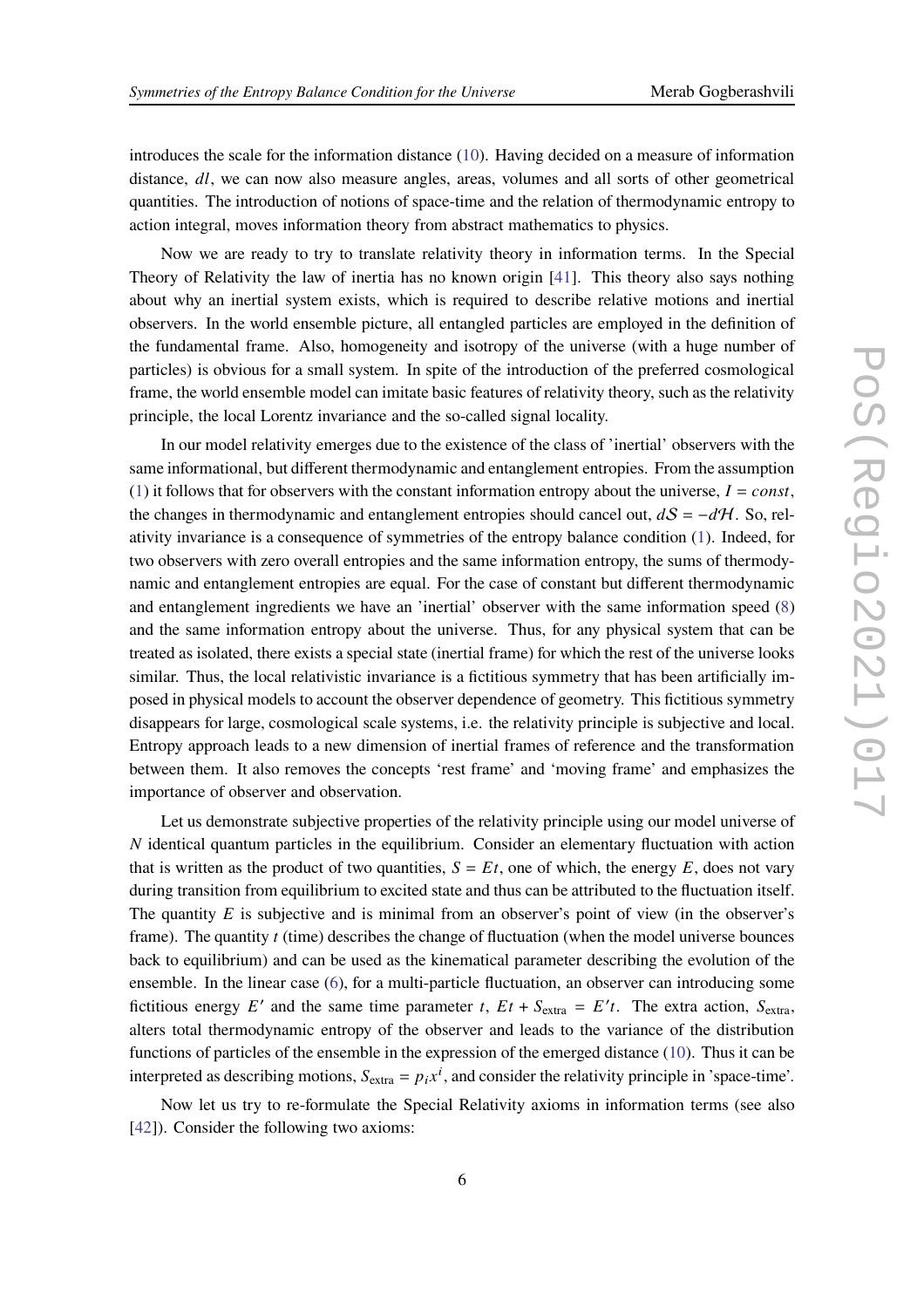- 1. Principle of informational entropy universality: *The laws of physics have the same form for the observers with the same information, but different thermodynamic and entanglement entropies;*
- 2. Principle of finiteness of information density (Bekenstein bound [\[43](#page-9-11)]): *A finite volume of space can only contain a finite amount of information.*

From 2. (that replaces the requirement of invariance of  $c$ ) one infers that only a finite amount of information can be transmitted in a finite time, otherwise this would require to 'move' an infinite volume of space. Hence, the speed of propagation of information [\(8\)](#page-3-2) necessarily needs to be finite too. In the finite universe there should exist maximal speed, corresponding to the transfer of all information of the universe in its lifetime. Then, from 1. (analog of the principle or relativity), this velocity must be the same for all 'inertial' observers. The former considerations are enough to derive the whole theory of Special Relativity, with the additional assumptions of homogeneity of space and time and isotropy of the world ensemble.

According to [\(6\)](#page-3-3), thermodynamic entropy of a moving particle increases as  $dS \sim d(vt)$ . Then, for a system whose entanglement entropy vanishes,  $dI \approx -dS$  ( $H \rightarrow 0$ ). So, Lorentz contractions of the induced space-time coordinates appear to be the direct consequence of the relation [\(4\)](#page-2-2). It is known that, if we define inertial observers with classical notions of space-time coordinates, the standard Lorentz transformations can be derived using only the relativity principle, supplemented by the assumptions of homogeneity, isotropy and smoothness [\[44](#page-9-12), [45](#page-9-13)]. The existence of a universal speed also follows as a consequence of the relativity principle.

Another physical consequence of the principle of finiteness of information density 2. is that, in general, physical quantities do not have perfectly determine values at every time (or, alternatively, that the truth value of certain empirical statements, such as a particle location at a certain instant, is indeterminate). Hence, upholding the principle of finiteness of information density gives us a hint that physics should be at the same time indeterministic and relativistic. These two views are compatible if one regards (in)determinacy itself as relative.

To conclude, in this paper we attempted to describe emerged geometry in terms of informational quantities. The universe was considered as a finite ensemble of non-locally correlated quantum particles. As the main dynamical principle, the assumption of conservation of the sum of all kinds of entropies (thermodynamic, quantum and informational) was used. This entropy balance condition allows symmetry between different components of entropy that in constant cases can be understood as the manifestation of relativity invariance. Instead of mass or energy, we relate thermodynamic entropy to action that moves information theory from abstract mathematics to physics. The fundamental constant of speed is interpreted as the information velocity for the finite world ensemble of all quantum particles. The two postulates, which are enough to derive the whole theory of Special Relativity, are re-formulated as the principles of information entropy universality and finiteness of information density.

#### **Acknowledgments**

This work was supported by Shota Rustaveli National Science Foundation of Georgia through the grant DI-18-335.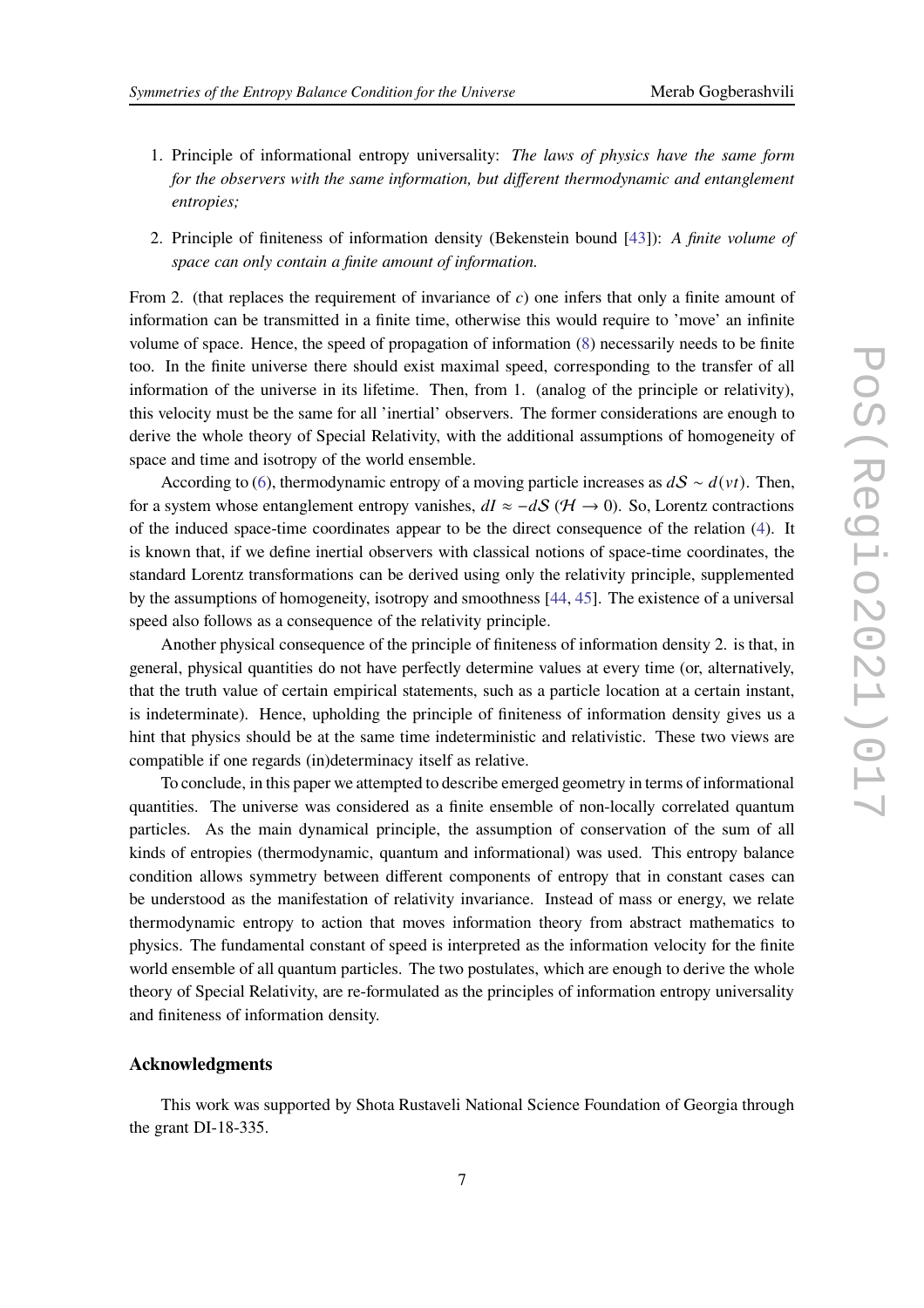### **References**

- <span id="page-7-0"></span>[1] R. Carroll, *On the Emergence Theme of Physics* (World Scientific, Singapore 2010).
- [2] A. Ashtekar, C. Rovelli and L. Smolin, "Weaving a classical geometry with quantum threads," Phys. Rev. Lett. **69** (1992) 237, doi: 10.1103/PhysRevLett.69.237 [arXiv: hep-th/9203079 [hep-th]].
- [3] A. Connes and C. Rovelli, "Von Neumann algebra automorphisms and time thermodynamics relation in general covariant quantum theories," Class. Quant. Grav. **11** (1994) 2899, doi: 10.1088/0264-9381/11/12/007 [arXiv: gr-qc/9406019 [gr-qc]].
- [4] T. Jacobson, "Thermodynamics of space-time: The Einstein equation of state," Phys. Rev. Lett. **75** (1995) 1260, doi: 10.1103/PhysRevLett.75.1260 [arXiv: gr-qc/9504004 [gr-qc]].
- [5] T. Padmanabhan, "Thermodynamical aspects of gravity: New insights," Rept. Prog. Phys. **73** (2010) 046901, doi: 10.1088/0034-4885/73/4/046901 [arXiv: 0911.5004 [gr-qc]].
- [6] C. Cao, S. M. Carroll and S. Michalakis, "Space from Hilbert space: Recovering geometry from bulk entanglement," Phys. Rev. D **95** (2017) 024031, doi: 10.1103/PhysRevD.95.024031 [arXiv: 1606.08444 [hep-th]].
- <span id="page-7-1"></span>[7] E. P. Verlinde, "On the origin of gravity and the laws of newton," JHEP **04** (2011) 029, doi: 10.1007/JHEP04(2011)029 [arXiv: 1001.0785 [hep-th]].
- <span id="page-7-2"></span>[8] Sh.-I. Amari, *Differential-Geometrical Methods in Statistics*, Lecture Notes in Statistics, Vol. 28 (Springer-Verlag, Berlin Heidelberg 1985).
- [9] Sh.-I. Amari and H. Nagaoka, *Methods of Information Geometry*, Translations of Mathematical Monographs, Vol. 191 (American Math. Soc., 2000).
- <span id="page-7-3"></span>[10] A. Caticha, "Entropic dynamics," Entropy **17** (2015) 6110, doi: 10.3390/e17096110.
- <span id="page-7-4"></span>[11] M, Ribeiro, *et al.* "The entropy universe," Entropy **23** (2021) 222, doi: 10.3390/e23020222.
- <span id="page-7-5"></span>[12] M. M. Wilde, *Quantum Information Theory* (Cambridge University Press, Cambridge 2013) [arXiv: 1106.1445 [quant-ph]].
- <span id="page-7-6"></span>[13] R. Landauer, "Information is physical," Phys. Today **44** (1991) 23, doi: 10.1063/1.881299.
- <span id="page-7-7"></span>[14] M. Gogberashvili, "Information-probabilistic description of the universe," Int. J. Theor. Phys. **55** (2016) 4185, doi: 10.1007/s10773-016-3045-4 [arXiv: 1504.06183 [physics.gen-ph]].
- <span id="page-7-8"></span>[15] M. Gogberashvili and B. Modrekiladze, "Probing the information-probabilistic description," [arXiv: 2105.05034 [gr-qc]].
- [16] M. Gogberashvili, "Cosmological constant from the entropy balance condition," Adv. High Energy Phys. **2018** (2018) 3702498, doi: 10.1155/2018/3702498 [arXiv: 1807.06943 [physics.gen-ph]].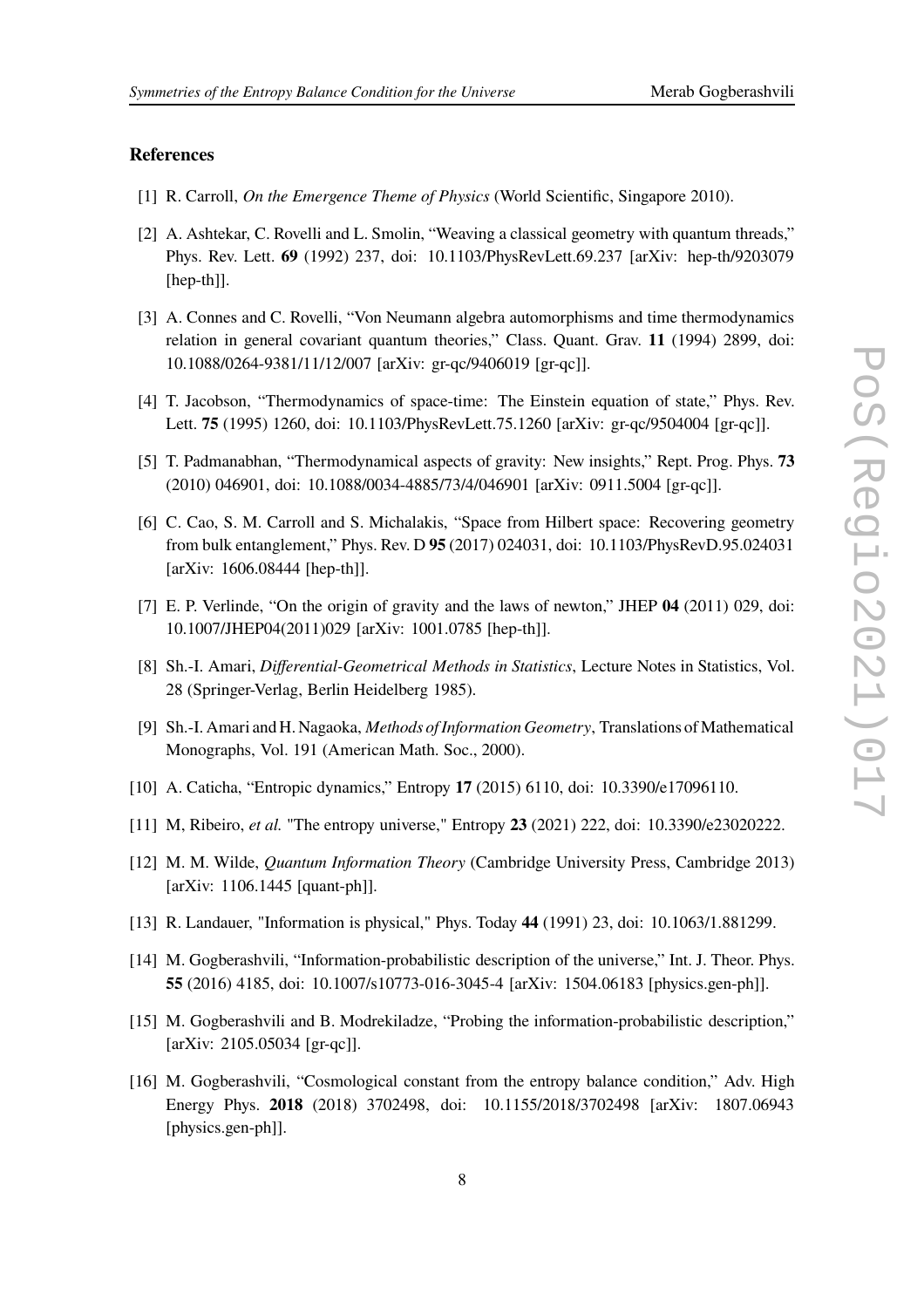- [17] M. Gogberashvili and U. Chutkerashvili, "Cosmological constant in the thermodynamic models of gravity," Theor. Phys. **2** (2017) 163, doi: 10.22606/tp.2017.24002 [arXiv: 1605.04197 [physics.gen-ph]].
- <span id="page-8-8"></span>[18] M. Gogberashvili, "On the dynamics of the ensemble of particles in the thermodynamic model of gravity," J. Mod. Phys. **5** (2014) 1945, doi: 10.4236/jmp.2014.517189 [arXiv: 1309.0376  $[gr-qc]$ ].
- [19] M. Gogberashvili and I. Kanatchikov, "Cosmological parameters from the thermodynamic model of gravity," Int. J. Theor. Phys. **53** (2014) 1779, doi: 10.1007/s10773-013-1976-6 [arXiv: 1210.4618 [physics.gen-ph]].
- <span id="page-8-0"></span>[20] M. Gogberashvili and I. Kanatchikov, "Machian origin of the entropic gravity and cosmic acceleration," Int. J. Theor. Phys. **51** (2012) 985, doi: 10.1007/s10773-011-0971-z [arXiv: 1012.5914 [physics.gen-ph]].
- <span id="page-8-1"></span>[21] M. Horodecki, J. Oppenheim and A. Winter "Partial quantum information," Nature **436** (2005) 673, goi: 10.1038/nature03909 [arXiv: quant-ph/0505062].
- [22] L. del Rio, J. Aberg, R. Renner, O. Dahlsten and V. Vedral, "The thermodynamic meaning of negative entropy," Nature **474** (2011) 61, doi: 10.1038/nature10123 [arXiv: 1009.1630 [quant-ph]].
- <span id="page-8-2"></span>[23] N. J. Cerf and C. Adami, "Negative entropy and information in quantum mechanics," Phys. Rev. Lett. **79** (1997) 5194, doi: 10.1103/PhysRevLett.79.5194 [arXiv: quant-ph/9512022 [quant-ph]].
- <span id="page-8-3"></span>[24] M. Gogberashvili, "The energy meaning of Boltzmann's constant," Mod. Phys. Lett. B **33** (2021) 2150235, doi: 10.1142/S0217984921502353.
- [25] P. Atkins, *Four Laws that Drive the Universe* (Oxford University Press, Oxford 2007).
- <span id="page-8-4"></span>[26] M. Kalinin and S. Kononogov, "Boltzmann's constant, the energy meaning of temperature and thermodynamic irreversibility," Meas. Tech. **48** (2005) 632, doi: 10.1007/s11018-005-0195-9.
- <span id="page-8-5"></span>[27] L. Herrera, "Landauer principle and general relativity," Entropy **22** (2020) 340, doi: 10.3390/e22030340 [arXiv: 2003.07436 [gr-qc]].
- <span id="page-8-6"></span>[28] I. Ilgin and I. S. Yang, "Energy carries information," Int. J. Mod. Phys. A **29** (2014) 1450115, doi: 10.1142/S0217751X14501152 [arXiv: 1402.0878 [hep-th]].
- <span id="page-8-7"></span>[29] E. T. Jaynes, "Information theory and statistical mechanics," Phys. Rev. **106** (1957) 620, doi: 10.1103/PhysRev.106.620.
- [30] D. Pavon and N. Radicella, "Does the entropy of the universe tend to a maximum?" Gen. Rel. Grav. **45** (2013) 63, doi: 10.1007/s10714-012-1457-x [arXiv: 1209.3004 [gr-qc]].